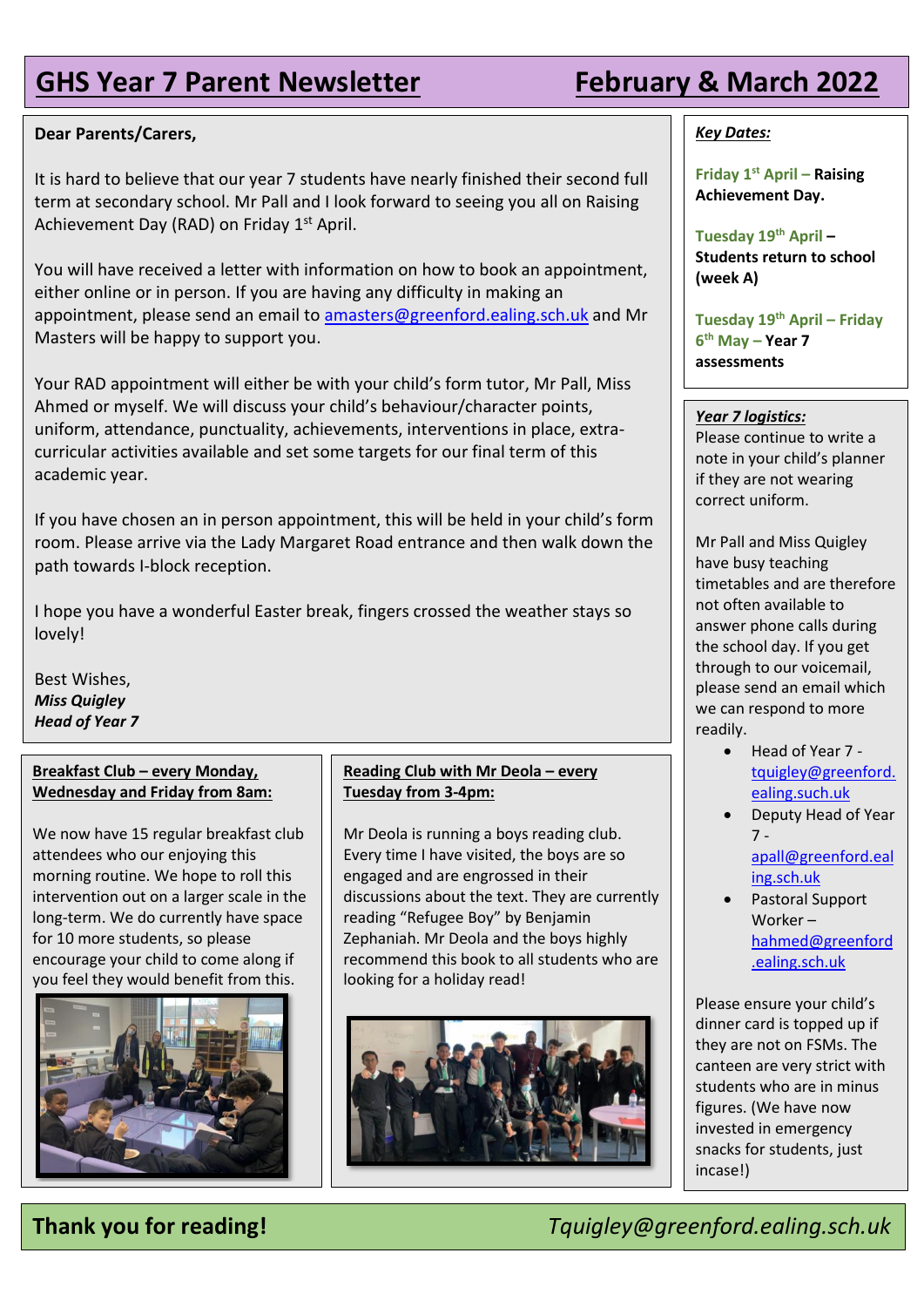## **Summary of year 7 organisation/routines workshop**

On Thursday 3rd March, all of year 7 took part in a workshop designed to help them improve their organisation skills and help advise them to make better choices with their routines. Below is a summary of what was covered:

## **At home:**

- Pack your school bag the night before Ensure you have your books for the next day, pencil case, calculator, glue stick, reading book, contact book
- Sleep Consider what time you go to sleep as a year 7 student should be getting between 9-11 hours of sleep per night. This is important for physical health, emotional and mental development
- Food and drink Ensure you are doing your best to eat regular meals and not skip breakfast. Consider the amount of sugary/energy drinks you might consume in the week. You need to the right amount of energy from food and drink to help concentration levels within lessons.
- Routines Try to ensure you have study time at home in the evenings to get homework/revision done. Have time to do things you enjoy and spend time with your family. Try to sleep and wake up at the same time everyday and eat meals at the same time each day if possible.

## **Homework:**

- If possible have a study space at home with a comfy chair, clear table, equipment out and water to stay hydrated.
- Do your homework on the day it is given
- Routines with homework open up show my homework, google classroom and check your school emails daily.

## **At School:**

- Do not be late to lessons check your timetable in the morning so you know where you are going for the day
- At the start of the lesson greet your teachers, unpack equipment (pencil case, book, planner) and place on desk, jackets and outdoor clothing off and start your DO NOW task.
- During the lesson, organise your work in your books write down the date, Learning objective, title and underline them. Try to write in your neatest handwriting. Write in complete sentences, glue down any sheets and use highlighters for key words.
- During the lesson, participate in lessons ask questions, get involved in tasks and ask for help when you don't understand something,
- At the end of the lesson Make sure your homework is written in your planner and know when it is due in. Remember to greet your teacher at the end, a simple thank you to them will be hugely appreciated by them.

## **Examples of books with excellent presentation:**







## **Thank you for reading!** *Tquigley@greenford.ealing.sch.uk*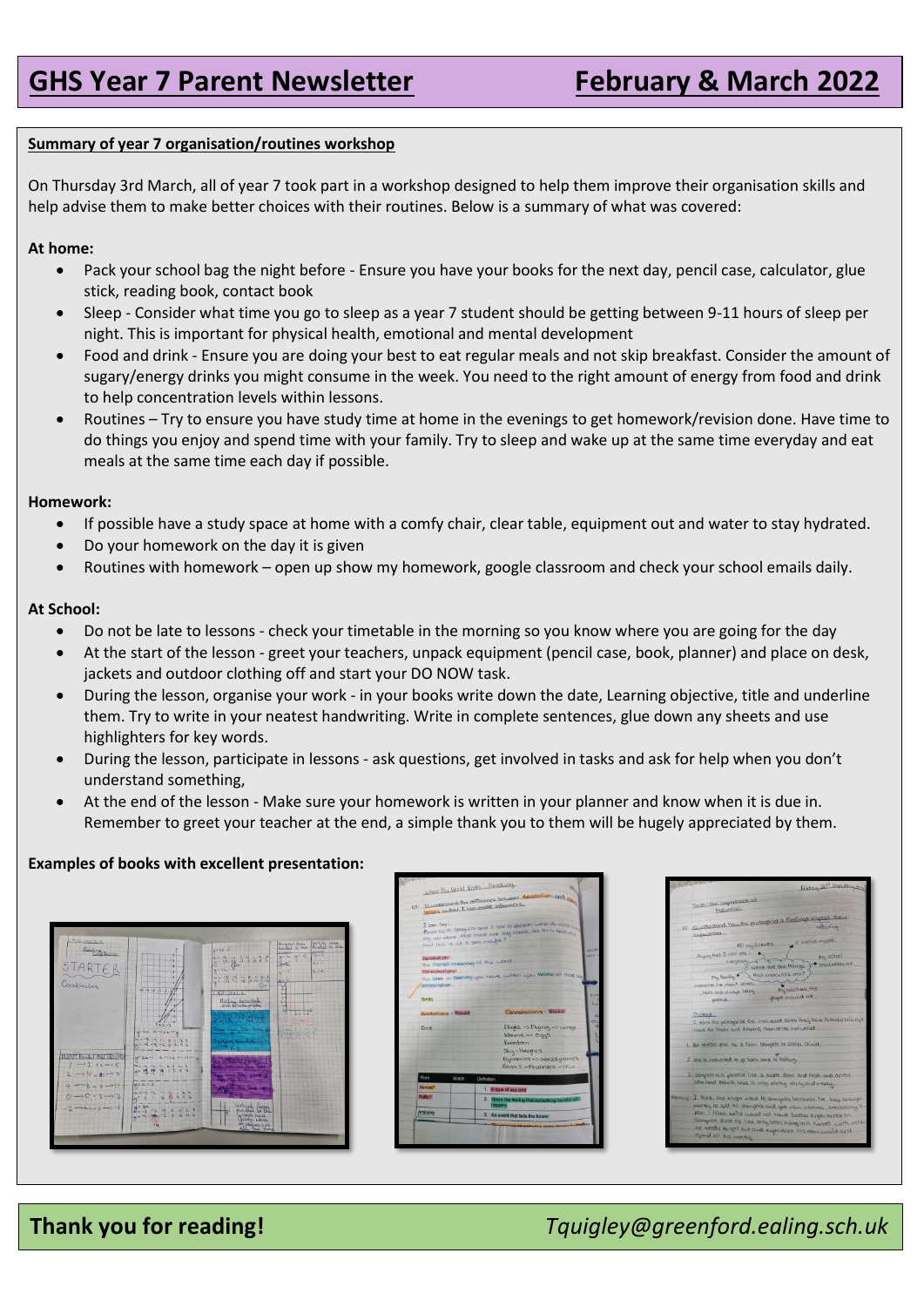## **Year 7 Assessments – After Easter:**

Year 7 will be having their end of year assessments slightly early. Year 7 will be assessed in all their subjects during the 3 weeks after their Easter holidays. In the absence of SATs, the assessments will help us to set target grades for your child. We recommend that students do 1-2 hours of revision per day over the Easter Holiday. This could include:

• **Making a revision timetable – I have attached an example:**

|                  | <b>Monday</b>               | Tuesday                     | Wednesday               | Thursday                                              | Friday                         | Saturday                         | Sunday                    |
|------------------|-----------------------------|-----------------------------|-------------------------|-------------------------------------------------------|--------------------------------|----------------------------------|---------------------------|
| <b>Morning</b>   | Maths:<br><b>Timetables</b> | French<br>Spanish<br>German | Geography:<br>Locations | Computing:<br><b>File</b><br>management               | English                        | Science:<br><b>Particles</b>     | Geography:<br>Rainforests |
| <b>Afternoon</b> | Science:<br>Cells           | History:<br>The Romans      | RE:<br><b>Buddhism</b>  | DT:<br>Food<br>tech/making<br>mobiles/making<br>music | Maths:<br>Simplifying<br>ratio | History:<br>The Anglo-<br>Saxons | RE:<br>Life after death   |

- **Create concise notes using exercise books and internet resources e.g. bbc bite size**
- **Memory techniques – creating flashcards, making mind maps**
- **Exam questions**

I have made topic-lists from each department, so you and your child are aware what will be assessed in each subject:

| Maths:<br>Timetables-(learning)<br>Simplifying Ratio<br>Sharing ratio quantities<br>Find faction and percentage<br>of quantities<br>Division two and three digits<br>by one digit<br>Solving equations | <b>Science</b><br><b>Cells</b><br><b>Particles</b><br>Magnetism<br>Forces<br>Solar system<br>Atoms and molecules<br><b>Chemical vs Physical</b><br>change Electrical circuits<br>Sound | Spanish:<br>Pets<br>Family members<br>Hair and eyes<br>Personality types<br>Physical descriptions<br>The verb ser- to be<br>The verb tener-to<br>have<br>Pets | German:<br>Giving details about family<br>members (age, name etc)<br>Saying which pets you have<br>or don't have<br>Physical descriptions (eyes,<br>hair, other facial features,<br>size, eg. tall)<br>Personality description (eg.<br>friendly, lazy, musical) |
|--------------------------------------------------------------------------------------------------------------------------------------------------------------------------------------------------------|----------------------------------------------------------------------------------------------------------------------------------------------------------------------------------------|---------------------------------------------------------------------------------------------------------------------------------------------------------------|-----------------------------------------------------------------------------------------------------------------------------------------------------------------------------------------------------------------------------------------------------------------|
| French                                                                                                                                                                                                 | <b>Geography</b>                                                                                                                                                                       | <b>Music:</b>                                                                                                                                                 |                                                                                                                                                                                                                                                                 |
| <b>Numbers</b>                                                                                                                                                                                         | Locations: Oceans, continents, countries and                                                                                                                                           | Students have already                                                                                                                                         |                                                                                                                                                                                                                                                                 |
| Pets                                                                                                                                                                                                   | cities, Latitude vs longitude                                                                                                                                                          | completed their assessment                                                                                                                                    |                                                                                                                                                                                                                                                                 |
| Hair and eyes                                                                                                                                                                                          | Rainforests: Plant adaptations                                                                                                                                                         | for this topic.                                                                                                                                               |                                                                                                                                                                                                                                                                 |
| Countries and nationalities                                                                                                                                                                            | Fragile Planet: Greenhouse effect, impact of and                                                                                                                                       | Art:                                                                                                                                                          |                                                                                                                                                                                                                                                                 |
| Pencil case items                                                                                                                                                                                      | response to climate change, renewable energy                                                                                                                                           | There is no formal                                                                                                                                            |                                                                                                                                                                                                                                                                 |
| Family                                                                                                                                                                                                 | <b>Populations</b>                                                                                                                                                                     | assessment for this subject.                                                                                                                                  |                                                                                                                                                                                                                                                                 |
| School subjects                                                                                                                                                                                        | <b>Geographical skills</b>                                                                                                                                                             | Students are currently                                                                                                                                        |                                                                                                                                                                                                                                                                 |
| Opinions and reasons                                                                                                                                                                                   | Climate graph, line graphs, population pyramids.                                                                                                                                       | studying mosaics.                                                                                                                                             |                                                                                                                                                                                                                                                                 |